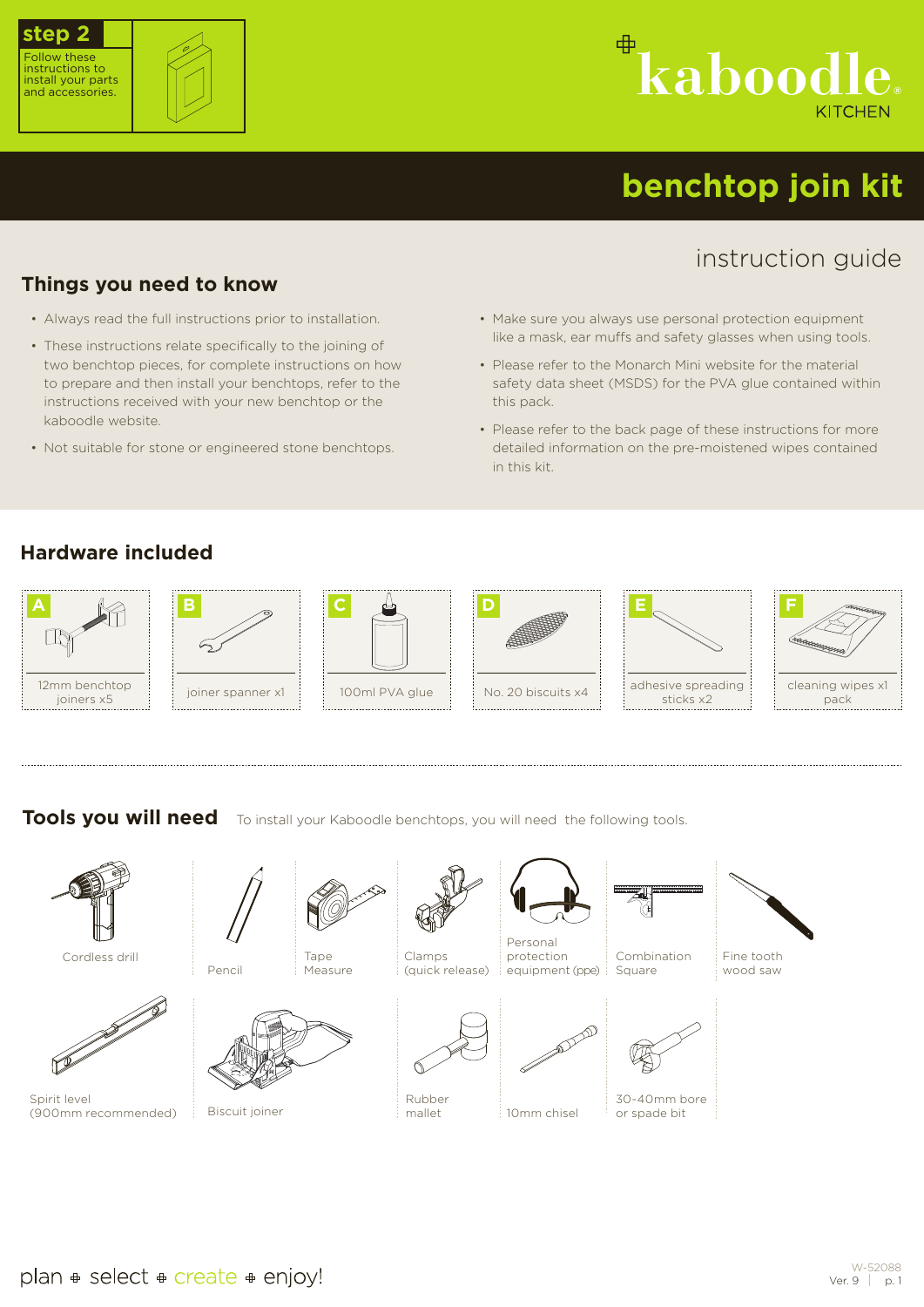kaboodl

#### **preparing for benchtop joins**



On the underside of the benchtop, measure and mark a straight line 20mm in from the edge of the benchtop. This line indicates the edge position of the bore holes for the joiners.

Measure and mark 100mm from the edge of each benchtop. Measure the space between the two marks and divide by 2 to give you the position of the middle benchtop joiner.

### **joining benchtops**





20mm 5mm 5mm

Benchtop Thickness

20mm 12mm 28mm 15mm 30mm 17mm 33mm 20mm 36-38mm 25mm

**2.**

Using a 35mm hinge bore bit, drill to a depth suitable for the thickness of your benchtop following the table below. The edge of the bore bit should just touch the 20mm line previously marked.

> Depth of bore hole

**Biscuits:** Ensure biscuits are used when joining benchtops, biscuits will assist with the aligning and reinforcing of the benchtops.

**Note:** Biscuits not recommended for use with benchtops less than 30mm thick.

The biscuit joiner is designed for cutting and joining. It provides an accurate, effective means of joining natural wood or manufactured benchtops. For proper usage, please refer to the manufacturer's instructions.

If your benchtops have been purchased with pre-cut biscuit slots please skip to step 4.

**1.** Mark location of the biscuits to be glued between benchtops. Ensure markings allow for even spacing between biscuits. As a general rule, biscuits should be equally spaced between bore holes, with the first biscuit slot

**Note:** Ensure biscuit slots are cut directly across from each other on both benchtops to avoid misalignment.

inserted between the front edge of the benchtop and the first bore hole.

**2.** Cut biscuit slots with the biscuit joiner (refer to manufacturer's instructions). Ensure the benchtop is properly secured, as considerable force is required to push the blade into the benchtop.

**3.** Remove any sawdust and debris from biscuit slots.

**4.** After cutting the biscuit slots, it is best to trial join biscuits to ensure proper fit before gluing.



Using a fine tooth wood saw and a chisel, create a 10mm wide channel to join each opposing hole. The channel must be the same depth as the bore holes.

Place the benchtops into position with the top sides facing upward. Liberally apply exterior wood working glue (PVA) to both faces of the join, ensuring that both join faces are completely covered with glue.

Push the 2 pieces together, and starting from the front of the benchtop insert the joiners into the holes as shown in the diagram. Align the top and front edge of the benchtop to ensure that it is even and flush. Gently tighten the joiners until they hold into position with a 10mm open end spanner.

Tighten the benchtop joiners in succession so they are secure whilst ensuring the top of the benchtop remains flush. You may need to gently tap the top with a rubber mallet to achieve a flush join.

Remove any excess glue with a damp cloth.

**Note:** Do not overtighten bench joiners. Overtightening may cause the benchtop to crack.